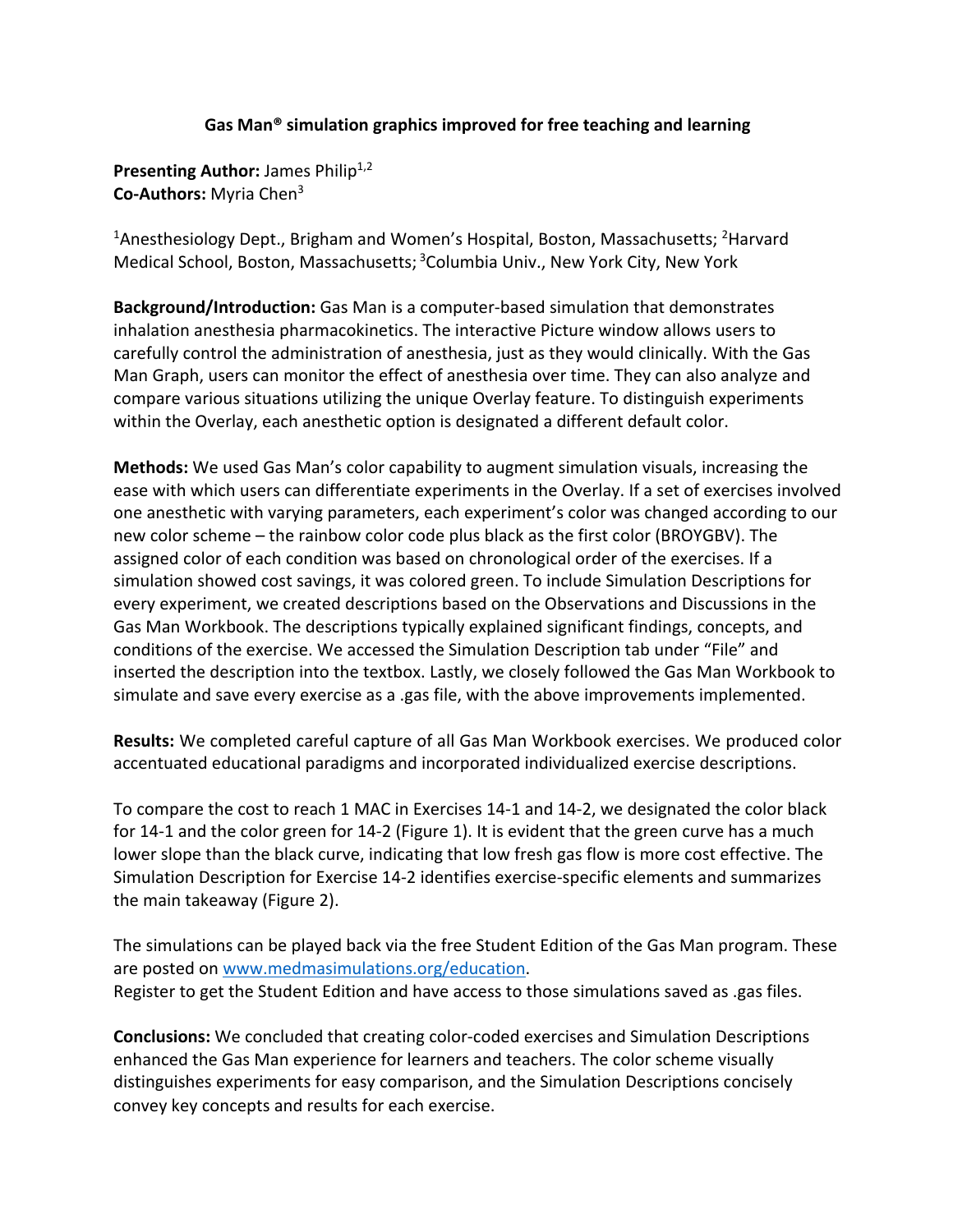

**Figure 1.** (a) Individual Graph of Exercise 14-1. (b) Individual Graph of Exercise 14-2. (c) Overlay of Gas Man® Exercises 14-1 and 14-2 comparing cost of isoflurane. The colors help differentiate between high FGF (black) and low FGF (green). To achieve and maintain 1 MAC, low FGF is much more cost effective.